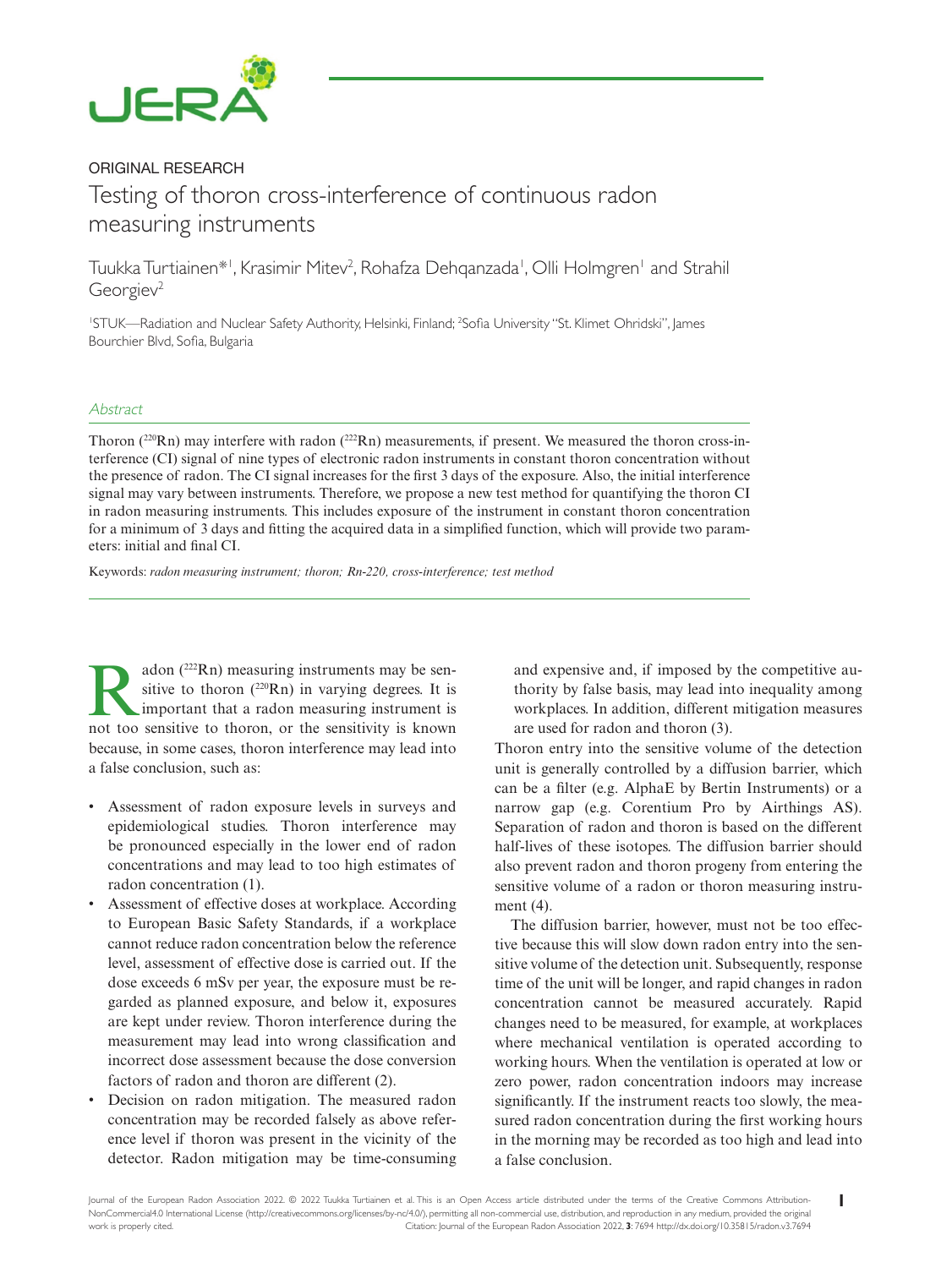The scope of this work was to investigate cross-interference (CI) of thoron for electronically operated, continuous radon measuring instruments in pure thoron atmosphere. Usability of CI test method described in standard IEC 61577-2 will be discussed, and a new test method is proposed.

# **Theory**

Radon instruments employ either active or passive sampling (5). In active sampling, air is pumped into the sensitive volume of the detection unit through a filter. In most cases, thoron gas enters the detection volume along with radon regardless of its short half-life of 55.6 sec unless transfer volume lag (which would allow the decay of thoron before it enters the detection volume) is applied. In passive sampling, air is transported into the detector by diffusion. In order to prevent thoron (and radon and thoron progeny) from entering the detection volume, a diffusion barrier is normally applied either in form of a filter or a narrow gap. Depending on the diffusion coefficient of the barrier, various amounts of thoron may enter the detection volume.

After thoron has reached the detection volume of the instrument, the first thoron progeny 216Po reaches equilibrium inside the detection volume within a couple of seconds and, thus, doubles the alpha activity inside the sensitive volume. The next progeny is <sup>212</sup>Pb, whose halflife is 10.64 h. Its in-growth takes about 70 h to reach 99% of the equilibrium activity. The next decay product 212Bi has a half-life of 60.55 min, and it follows the in-growth of  $^{212}Pb$  with only a short lag. Here, the decay chain branches and the last two progeny 212Po and 208Tl follow closely the ingrowth of 212Bi (Fig. 1). The

maximum activity inside the detection volume is reached in about 3 days if thoron concentration remains stable at the site of measurement.

Some continuous radon measuring instruments employ silicon alpha detectors and apply spectroscopy, that is, they separate alpha counts from different isotopes based on their energies. The most advanced of these types of instruments can calculate both radon and thoron concentrations from the recorded data (Fig. 2). There are also instruments that can be operated in 'fast mode' and 'normal mode'. In the fast mode, only 218Po (and 212Bi) counts are included in order to shorten the response time of the instrument in changing radon concentration. In the normal mode, counts from 214Po are also included. The manufacturers generally do not inform consumers what range of alpha particle energies is included in the calculation, and hence, 212Po and 216Po counts may or may not cause CI. Moreover, there are instruments that do not apply spectroscopy and calculate results from all recorded counts. In monitors that apply electrostatic collection of progenies onto the detector, most recorded counts are due to radon and thoron progeny; alpha emissions from 222Rn and 220Rn contribute only little to the total counts (6). Ionizing chambers detect both alpha and beta emissions. Some instruments have predictive algorithms for making the response time shorter. Some monitors apply averaging for smoothing the data.

It is obvious that the CI signal from thoron may evolve in different ways considering the range of detection principals. This has been reported previously by, for example, Michielsen and Bondiguel (7). Two common features, however, can be distinguished. There is a fast response for



*Fig. 1.* Ingrowth of thoron progeny inside the sensitive volume of the detection unit of a radon measuring instrument in a constant thoron concentration.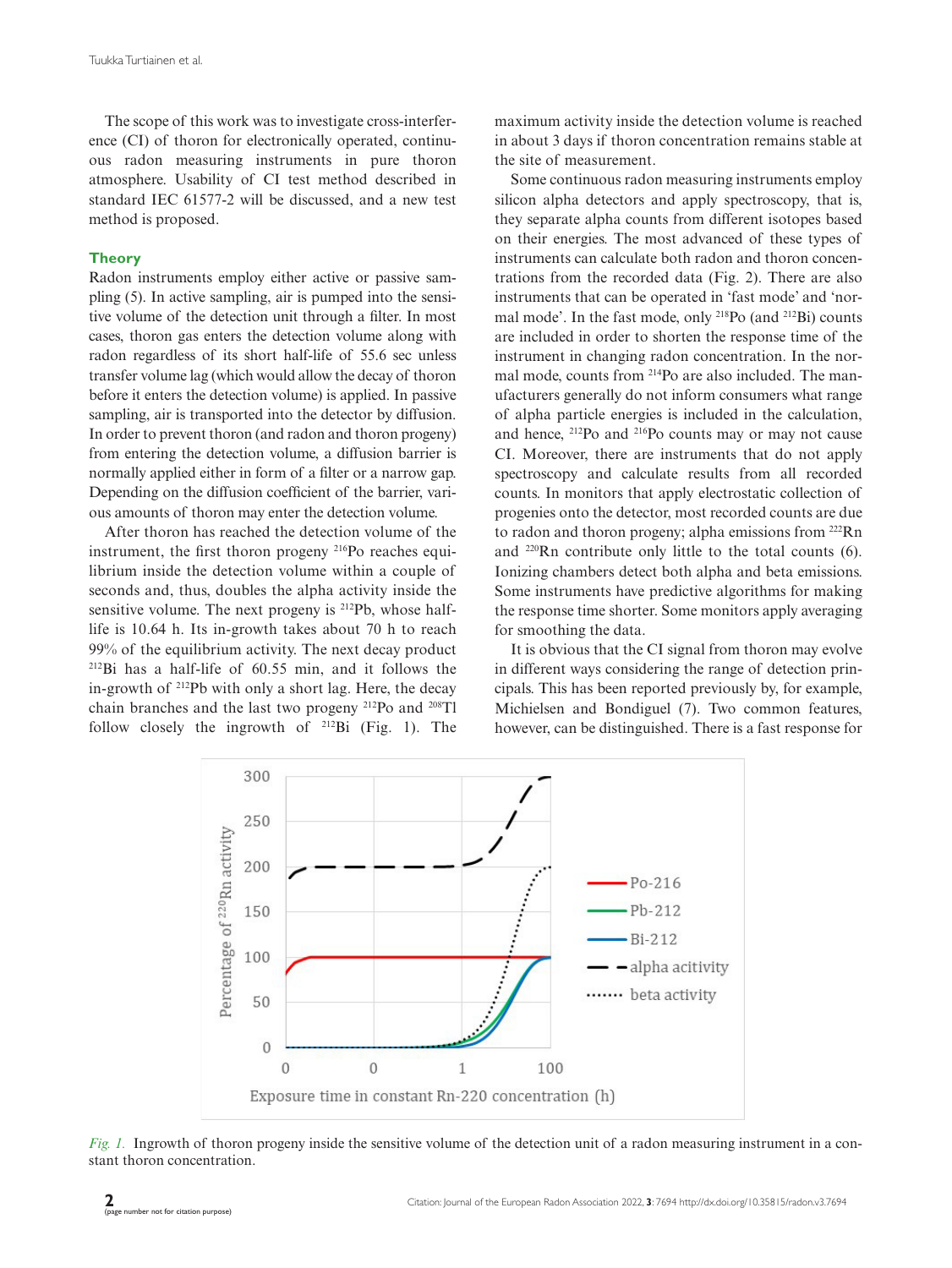

*Fig. 2.* Radon (with progeny) and thoron (with progeny) spectra recorded using the alpha spectrometer RAD 7 (Durridge).

220Rn, or it may be lacking. This CI signal comes from thoron and 216Po if their alpha particles are counted and not rejected by the instrument. This signal represents a case where there is a short-term, pulse-like thoron concentration around the instrument. We call this signal as *initial cross-interference (ICI)*. If the exposure continues at a constant thoron concentration, the CI signal increases for the first 3 days and is due to the 212Pb and its progeny. After this transient period, an equilibrium is attained. We call this signal as *final cross-interference (FCI)*.

The relative intensity (branching ratio) of 212Bi alpha decay is 36%. The maximum *ICI*-to-*FCI* ratio is obtained when the <sup>216</sup>Po and <sup>212</sup>Bi alpha particles are counted as radon progeny, but all high-energy alpha particles of 212Po are rejected. In this case, the ratio would be  $100\%$ :136% = 0.74.

We can write a simplified function to which we can fit the acquired CI signal,  $\mu(t)$ :

$$
\mu(t) = \mu_i + \mu_s \left(1 - e^{-\lambda_{Pb-212}t}\right)
$$

The *ICI* is then calculated as

$$
ICI = \frac{\mu_i}{C_{Tn}} \times 100\%
$$

The *FCI* is calculated as

$$
FCI = \frac{\mu_i + \mu_s}{C_{Tn}} \times 100\%
$$

in which

 $\mu_i$  = the ICI signal from the instrument after the start of thoron exposure

 $\mu_s$  = the difference between the final signal (*t* > 5 days) and the µ*<sup>i</sup>*

 $\lambda_{Pb-212}$  = the decay constant of <sup>212</sup>Pb

 $t =$  time from the start of thoron exposure

 $C_{T_n}$  = thoron concentration used in the exposure According to Standard IEC 61577-2, the CI of thoron for an instrument made for radon measurement should be less than 20%. The test method described in the standard requires minimum 4-h exposure in constant thoron concentration and subsequent data acquisition for at least 1 h. As can be seen in Fig. 1, the required minimum exposure time is too short for sufficiently quantifying the true CI signal. In this article, we shall demonstrate that the test should be carried out for at least 70 h in order to reliably estimate the FCI signal in constant thoron exposure.

## **Materials and methods**

We selected nine different models of radon monitors for testing the CI (Table 1). The CI tests were carried out at laboratories of STUK – Radiation and Nuclear Safety Authority, Finland and Faculty of Physics, Sofia University (SUBG), Bulgaria. The set-ups and the equipment were similar and varied mostly in the size of calibration container. Two monitors were tested at both STUK and SUBG for validating the test procedures.

At STUK, the thoron atmosphere was created in a 101.1 L Emanation Calibration Container (Saphymo GmbH). Air exchange through the container was created using the Qdos60 peristaltic pump (Watson Marlow) and monitored from the air outlet using the Thermo GFM Pro flow meter. The inlet air was from the laboratory and first desiccated with Laboratory Drying Unit (Durridge) filled with freshly regenerated Drierite. Second, radon in the air was removed using a 1-litre activated carbon unit (Saphymo). Next, the air was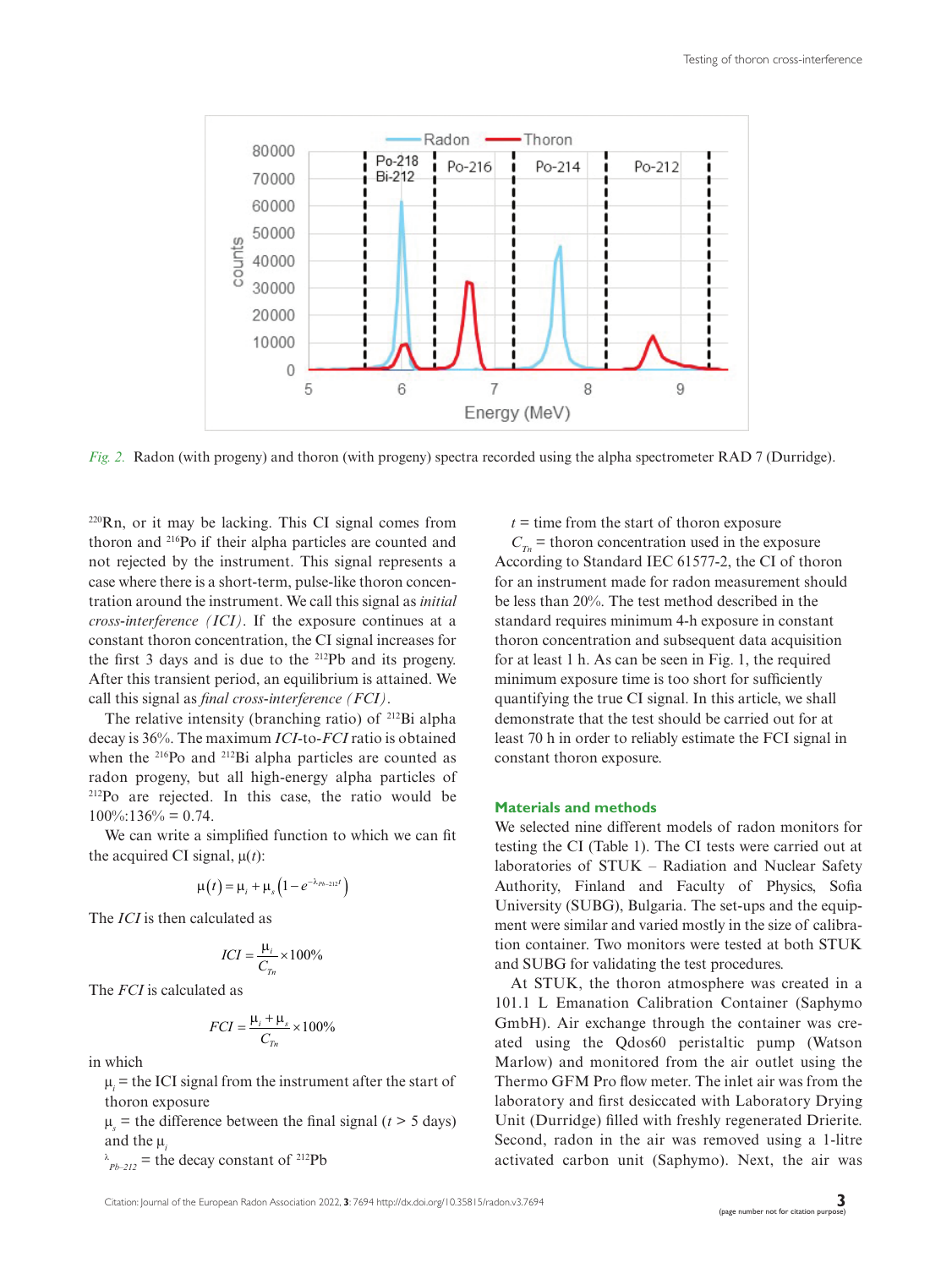| Table 1. Instruments selected for cross-interference testing |
|--------------------------------------------------------------|
|--------------------------------------------------------------|

| Instrument            | Detector           | Serial number                  | Manufacturer         | Tested at            |
|-----------------------|--------------------|--------------------------------|----------------------|----------------------|
| AlphaE                | Silicon diode      | 000260<br>000542<br>000499     | Saphymo GmbH         | SUBG and STUK        |
| AlphaGuard PQ2000 Pro | Ionization chamber | EF1641                         | <b>Genitron GmbH</b> | <b>STUK</b>          |
| AlphaGuard PO2000     | lonization chamber | EF0408                         | <b>Genitron GmbH</b> | <b>STUK</b>          |
| Corentium Pro         | Silicon diode      | 2700007355<br>2700007357       | Airthings AS         | <b>STUK</b>          |
| Airthings wave        | Silicon diode      | 2900151289                     | Airthings AS         | <b>STUK</b>          |
| Airthings wave plus   | Silicon diode      | 2930                           | Airthings AS         | <b>STUK</b>          |
| Radon Eye $+2$        | Ionization chamber | PE21812110009<br>PE21904100016 | FTLAB Co., Ltd       | <b>SUBG and STUK</b> |
| TSR <sub>3</sub>      | Silicon diode      | 16014                          | Tesla (CZ)           | <b>SUBG</b>          |
| TSR <sub>4M</sub>     | Silicon diode      | 19015                          | Tesla (CZ)           | <b>SUBG</b>          |



*Fig. 3.* Set-up of the cross-interference test: STUK open-loop system (left); SUBG close-loop system (right). The instrument under testing (in this example RadonEye) was placed on a grid above the reference instrument (AG = AlphaGuard PQ2000 Pro RnTn) at STUK and around the reference instrument at SUBG.

directed into a flow-through thoron source TH-1025 from Pylon Electronics Inc. The thoron-rich air was then directed (after a 175 mL transfer volume) in front of a small fan situated under the lid of the container (Fig. 3, left). The tubing used in the set-up was the clear PVC metric tubing (Thermo Scientific/Nalgene). PVC has lower radon leakage rates than, for example, silicon rubber, norprene, or tygon (8). At SUBG, the thoron atmosphere was created in a 50.4 L Emanation Calibration Container (Saphymo GmbH). The air exchange through the system was created using the Masterflex™ peristaltic pump (Cole-Parmer). A closeloop system was chosen, so there was no need of desiccant. The thoron in the system was supplied by a flow-through thoron source TH-1025 from Pylon Electronics Inc., and the thoron-rich air from the source was directed in front of a small fan attached to the lid of the container (Fig. 3, right).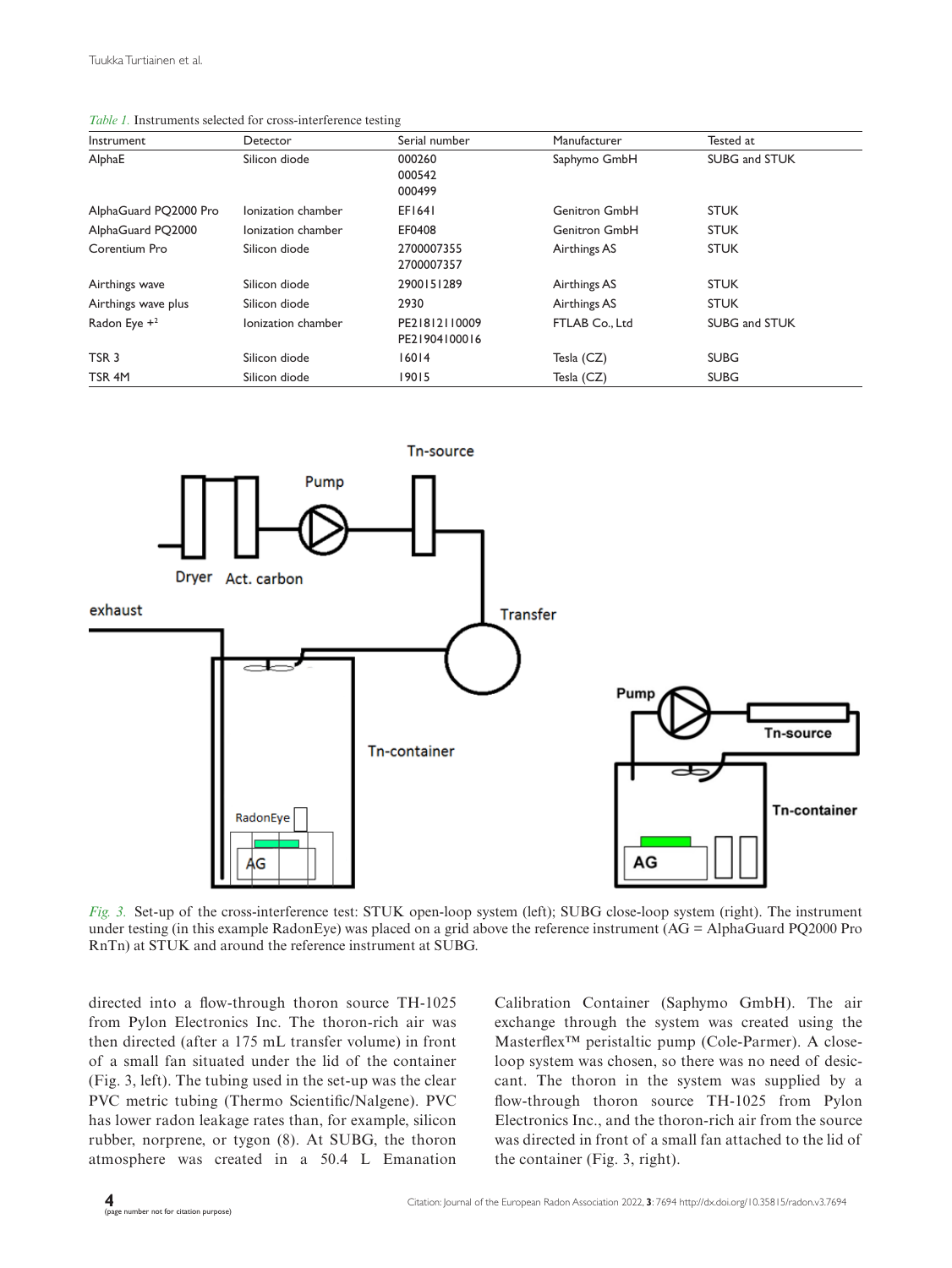Thoron concentration was regulated by adjusting the flow rate of the peristaltic pump in both set-ups. Thoron concentration used in the CI tests was kept generally high  $($ >20 kBq/m<sup>3</sup> $)$  to allow good counting statistics and easy fitting of the data. When testing the RadonEye RD200 Plus2, the thoron concentration in the tests was adjusted to a lower value because the maximum detectable radon concentration of the instrument is only  $9,400$  Bq/m<sup>3</sup> and the thoron CI is high.

In both systems (STUK and SUBG), the homogeneity of thoron gas inside the container was validated with aerogel samplers (9). The variation of thoron concentration inside the container was assessed as  $\pm 2\%$ . Both laboratories STUK and SUBG used the same type of reference instruments for thoron concentration measurement (AlphaGuard PQ2000 RnTn, Saphymo GmbH), which had been calibrated against the primary thoron standard at IRSN (10).

For the STUK system, the flow rate of the AlphaPump was checked before and after exposures using the GFM 17 mass flow meter (Aalborg). Humidity and temperature were measured using the HygroClip HC2A-S-probe (Rotronic AG). Air velocity measurements were carried out using the Swema 3000MD and SWA31 hot-wire anemometer. The flow rate at the grid level, in the middle, was recorded as  $0.24 \pm 0.03$  m/s, and it was normal to the grid plane. In most experiments at STUK, the humidity was not regulated, and therefore, it decreased when dry thoronous air was pumped into the container. In three tests, humidity in air was regulated with a bottle of supersaturated MgCl<sub>2</sub> aqueous solution placed inside the container. At the SUBG system, the humidity remained constant due to the closed-loop exposure. The temperature and air pressure during the exposures were not regulated in either laboratory.

#### **Results**

Evolution of different types of CI signals in constant thoron concentration can be seen in Fig. 4. Some thoron can enter the sensitive volume of the detection unit of Corentium Pro as the signal increases over time. It is, however, obvious that most alpha emissions from 216Po are rejected from the calculation of radon concentration as the ICI is very small. RadonEye RD200 Plus2 is sensitive to thoron, and the ICI signal is already significant. The increase of the CI signal fits well into the simplified function µ(*t*). AlphaGuard PQ2000 Pro (operated in 10-min diffusion mode) exhibits a peculiar response. The CI signal decreases rapidly during the first hour and then follows the simplified function. This is probably due to internal calculation that takes the physical response time into consideration and aims at predicting the true radon concentration and, hence, making the apparent response time shorter. Thoron exposure stops at 92.5 h for AlphaE. When thoron exposure stops, the counts due to <sup>216</sup>Po decrease immediately, and the remaining signal follows



*Fig. 4.* Evolution of cross-interference signal in three different radon measuring instruments.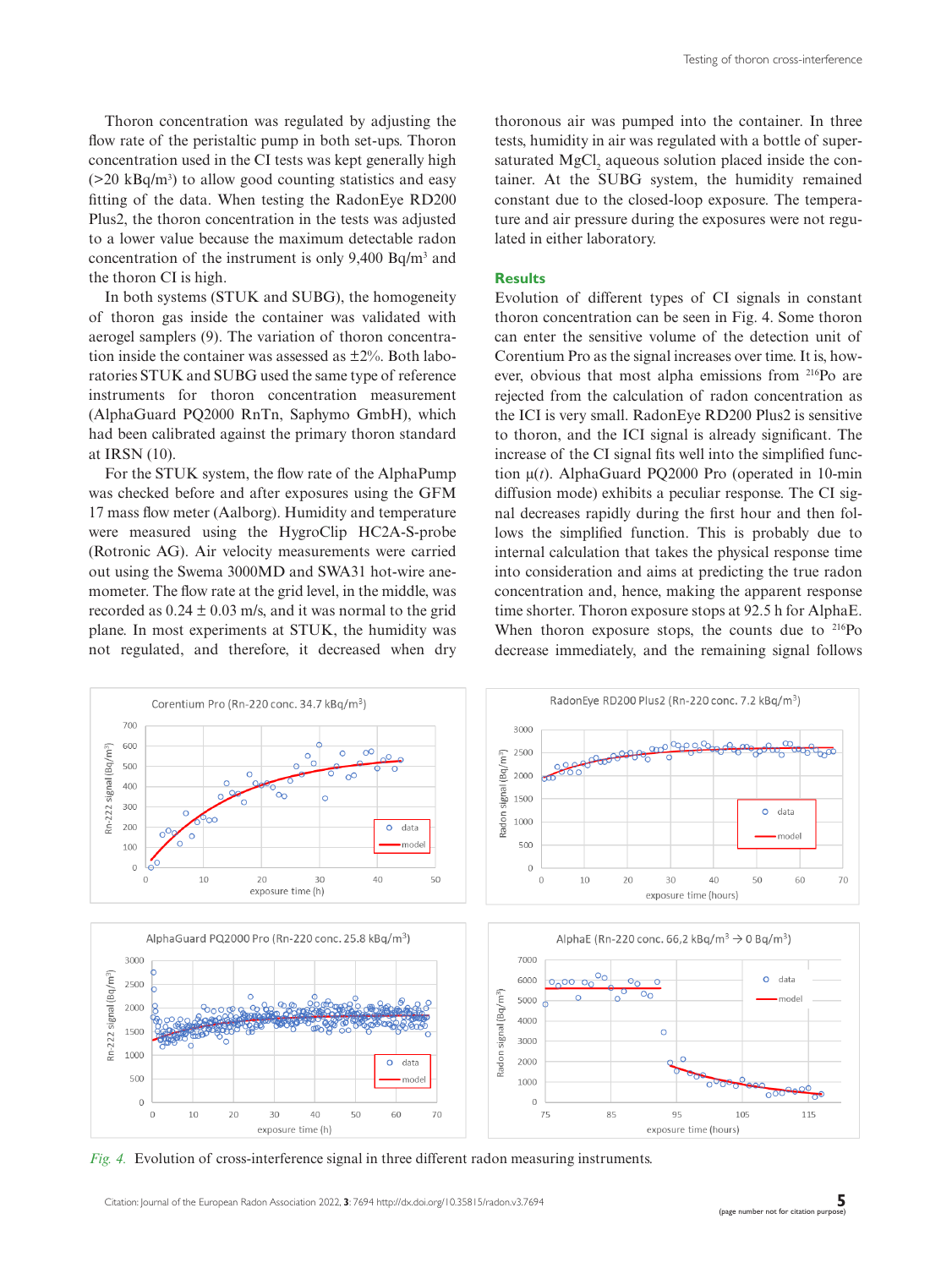|  | Table 2. Cross-interference signals for all cross-interference tests carried out at STUK and SUBG |  |  |
|--|---------------------------------------------------------------------------------------------------|--|--|
|  |                                                                                                   |  |  |

| Instrument                                       | Tested at   | s/n                      | Test dates                              | ICI (initial)                     | FCI (final)          |
|--------------------------------------------------|-------------|--------------------------|-----------------------------------------|-----------------------------------|----------------------|
| AlphaE                                           | <b>STUK</b> | 000260                   | 5-10 Jun 2019                           | 6.5%                              | 9.3%P                |
|                                                  | <b>STUK</b> | 000542                   | 31 Jul-5 Aug 2019                       | 8.9%P                             | $12\%P$<br>9.2%P     |
|                                                  |             |                          | $11 - 17$ Jun 2019<br>31 Jul-5 Aug 2019 | $5.6\%$ P<br>$8.7\%$ <sup>n</sup> | $13\%$ <sup>n</sup>  |
|                                                  | <b>STUK</b> | 000499                   | 5-9 Dec 2019                            | $5.7%$ <sup>n</sup>               | $8.6\%$ <sup>n</sup> |
| AlphaE                                           | <b>SUBG</b> | 000499                   | 14-17 Oct 2019                          | 4.5%                              | 13.7%                |
|                                                  |             |                          | 22–28 Oct 2019                          | 11.5%                             | 17.0%                |
|                                                  |             |                          | 16-20 Sep 2019                          | 10.0%                             | 17.1%                |
|                                                  |             |                          | 26-30 Sep 2019                          | 12.7%                             | 18.7%                |
|                                                  |             |                          | 4-8 Nov 2019                            | 15.5%                             | 20.2%                |
| AlphaGuard PQ2000 Pro<br>(10-min diffusion mode) | <b>STUK</b> | EF1641                   | 6-9 Aug 2019                            | $5.1 - 11%$                       | 7.2%                 |
| AlphaGuard PQ2000<br>(10-min diffusion mode)     | <b>STUK</b> | EF0408                   | 22-27 Jan 2020                          | $4.6 - 9.2%$                      | 6.0%                 |
| AlphaGuard 2000 RnTn Pro IRSN                    |             | EF2283                   | 18-22 May 2018                          |                                   | 1.1%                 |
|                                                  |             |                          | 22-24 May 2018                          |                                   | 0.6%                 |
| RadonEye + <sup>2</sup>                          | <b>STUK</b> | PE21812110009            | 20-23 August 2019                       | 28%                               | 42%                  |
|                                                  | <b>STUK</b> | PE21904100016            | 28 Nov-1 Dec 2019                       | 27%                               | 37%                  |
| RadonEye $+2$                                    | <b>SUBG</b> | PE21904100016            | 14-17 Oct 2019                          | 32.6%                             | 52.7%                |
|                                                  |             |                          | 22-28 Oct 2019                          | 38.7%                             | 54.7%                |
|                                                  |             |                          | 4-8 Nov 2019                            | 18.7%                             | 42.3%                |
| Corentium Home                                   | <b>STUK</b> | 2403008304               | 20-24 Jun 2019                          |                                   | 1.8%                 |
|                                                  |             |                          | 24-29 Jul 2019                          |                                   | 2.5%                 |
| Airthings Wave                                   | <b>STUK</b> | 2900151289               | 28 Jun-2 Jul 2019                       |                                   | 1.3%                 |
|                                                  |             |                          | 6–9 Aug 2019                            |                                   | 2.3%                 |
| Airthings Wave Plus                              | <b>STUK</b> | 2930                     | 24-28 Jun 2019                          |                                   | 2.7%                 |
|                                                  |             |                          | 24-29 Jul 2019                          |                                   | 3.6%                 |
| Corentium Pro                                    | <b>STUK</b> | 2700007355<br>2700007357 | 3-5 Sep 2018<br>3-5 Sep 2018            | 0.2%<br>0.0%                      | 1.2%<br>1.6%         |
| TSR3 - Fast mode                                 | <b>SUBG</b> | 16014                    | 16-20 Sep 2019                          | 1.0%                              | 7.7%                 |
|                                                  |             |                          | 26-30 Sep 2019                          | 1.2%                              | 12.3%                |
| TSR3 - Slow mode                                 | <b>SUBG</b> | 16014                    | 22-28 Oct 2019                          | 2.7%                              | 15.3%                |
| TSR4M – Fast mode                                | <b>SUBG</b> | 19015                    | 22-28 Oct 2019                          | 6.2%                              | 125%                 |
|                                                  |             |                          | 16-20 Sep 2019                          |                                   | 127%                 |
|                                                  |             |                          | 26-30 Sep 2019                          |                                   | 186%                 |
|                                                  |             |                          | 4-8 Nov 2019                            | 11.2%                             | 114%                 |
| TSR4M - Slow mode                                | <b>SUBG</b> | 19015                    | 22-28 Oct 2019                          | 15.9%                             | 85.8%                |
|                                                  |             |                          | 16-20 Sep 2019                          | ۰                                 | 69.5%                |
|                                                  |             |                          | 26-30 Sep 2019                          | 7.9%                              | 115%                 |
|                                                  |             |                          | 4-8 Nov 2019                            | 18.7%                             | 76.4%                |
| DoseMan Fast Mode                                | <b>IRSN</b> | <b>DM357</b>             | 18-22 May 2018                          | 11%                               | 36%                  |
|                                                  |             |                          | 22-24 May 2018                          | 18%                               | 39%                  |
| DoseMan Slow Mode                                | <b>IRSN</b> | DM357                    | 18-22 May 2018                          | 14%                               | 41%                  |
|                                                  |             |                          | 22-24 May 2018                          | 26%                               | 48%                  |

Three tests performed at IRSN during the same project are also included (11). IRSN exposure facility differs from that of STUK and SUBG, and the results are presented only for reference.

p Air flow direction parallel to the plane of the air inlet.

"Air flow normal to the plane of the air inlet.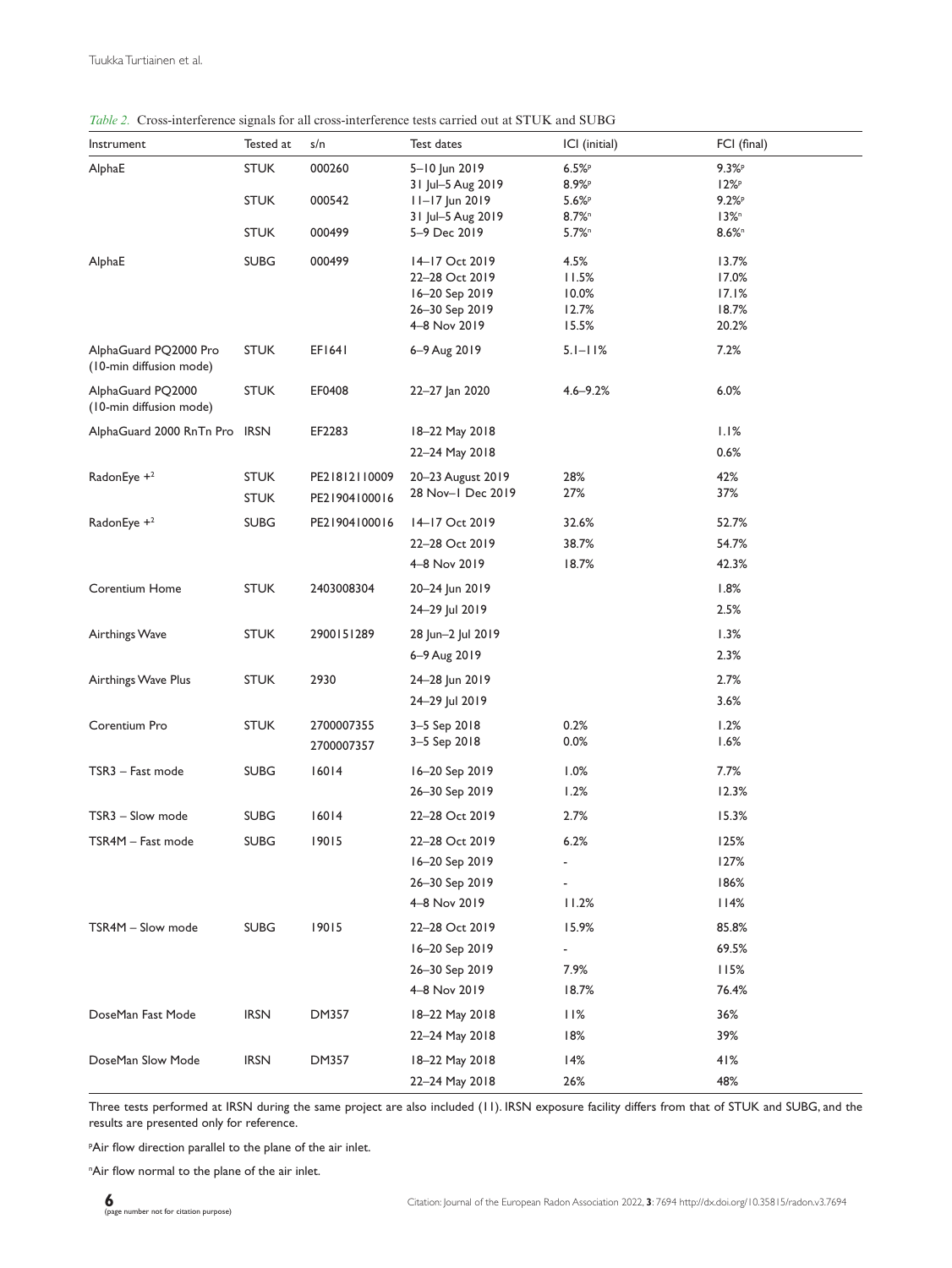the decay of 212Pb. Cross-contamination signal remains for 3 days even if there is no thoron present.

The CI results in Table 2 show that despite its short half-life, some thoron always diffuses into the sensitive volume of the detection unit of radon measuring instruments. All tested radon instruments except for RadonEye, TSR4M, and DoseMan comply with the standard IEC 61577-2 requirement of CI being <20%.

Another observation is that the repeatability of the test is not perfect. First, there may be differences between instruments of the same model, which explains some of the variation. These could be due to internal calibration and settings of region of interest, small differences in size of diffusion gap, or cleanness of the diffusion barrier filter. Second, fitting data that are scattered due to counting statistics to a mathematical function always lead to uncertainties and variations in the results. The fitting of the results into the simplified function  $\mu(t)$  was, however, in many cases, straightforward and accurate because of low counting uncertainties resulting from the rather high thoron concentrations used in the exposures (see Fig. 1). Hence, counting statistics and imperfect data fitting do not explain the variation observed in replicated tests carried out on a single instrument.

We suspected that the direction and velocity of the air flow inside the calibration container may affect the results especially for instruments that have an air inlet at one side of the unit. Therefore, we tested some of the instruments, so that the air inlet was either parallel or normal to the direction of the air flow (see AlphaE test results in Table 2). The number of tests and instruments were not enough to obtain any conclusive evidence supporting this.

AlphaE (s/n 00499) was one of the two instruments used for comparing STUK and SUBG test chambers. SUBG tested this instrument several times, and the measured *ICI* was 4.5–15.5%. The test at STUK resulted in 5.7%. However, the *FCI* measured at STUK (8.6%) was clearly lower than those measured at SUBG (13.7–20.2%). The other comparison instrument (RadonEye RD200  $+^2$ , s/n PE21904100016) exhibited similar trend; the *ICI* obtained at STUK was in the range of *ICI* obtained at SUBG, but the *FCI* obtained at STUK was somewhat lower.

The chamber at SUBG is half the size of that of STUK but use the same type of fan. Therefore, the air velocity at the point of testing is probably higher at SUBG chamber than that at STUK (0.24 m/s). The flow velocities were not recorded at SUBG, so we cannot conclude if air velocity has an influence on the results. Anyway, the reason for variation of results should be examined in more detail.

#### **Discussion**

The FCI varied from less than 2% to over 100%. In most cases, the amount of CI is acceptable and below the <20% requirement given in standard IEC 61577-2. Only three instruments did not comply with this.

The variation of the results clearly indicates the different design choices made by manufacturers. As explained before, an efficient diffusion barrier reduces not only the CI but also the responsiveness of the instrument in detecting changes in radon concentration. This has been evident in Corentium Pro, which has little CI but a long response time. The manufacturer has acknowledged this feature and has released a new software in autumn 2020. Using the new software, radon concentration can be recorded from 218Po counts only. The instrument gains a faster response time at the cost of counting statistic. RadonEye, which is one of the instruments sensitive to thoron, has been marketed as one of the most responsive instruments on the market. The instrument is indeed responsive, but at the cost of sensitivity to thoron.

If there is little thoron in the air, and rapid changes in radon concentration need to be measured, short response time is a desired feature when choosing the right instrument for the task. Similarly, when measuring long-term average concentration of radon in an underground facility or a building with elevated levels of thorium in the construction materials, the significant feature is the thoron CI. Under these circumstances, all manufacturers should include thoron CI and response time in the specifications of their instruments. With information on response time and thoron CI, the end-user would be able to select the right instrument for different environments and purposes of measurement. Unfortunately, this information is seldom available in the specifications of radon measuring instruments.

Due to the short half-life of thoron (55.6 sec), a thoron atmosphere needs constant mixing of air in order to obtain evenly distributed thoron gas across the volume. The larger the volume, the more difficult this is, and more powerful fans must be applied. If the instrument tested for CI is sensitive to air flows, the air flow velocity should be low, just enough to obtain homogeneity. There is always a trade-off between maintaining homogeneous thoron concentration, which requires high airflow in the exposure chamber and the risk of introducing additional thoron CI in air-flow sensitive instruments. Based on our observations, we suspect that some of the variation in the results may be due to different air velocities and directions during the tests. Other reasons for the observed variation between instruments of the same model may be the differences in internal sensitivity and calibration, differences in the diffusion barrier, differences in other environmental conditions during the tests, and the precision of fitting the data into the simplified function,  $\mu(t)$ . More studies are necessary to investigate the possible influence of the airflow in the test chamber on the measured CI values.